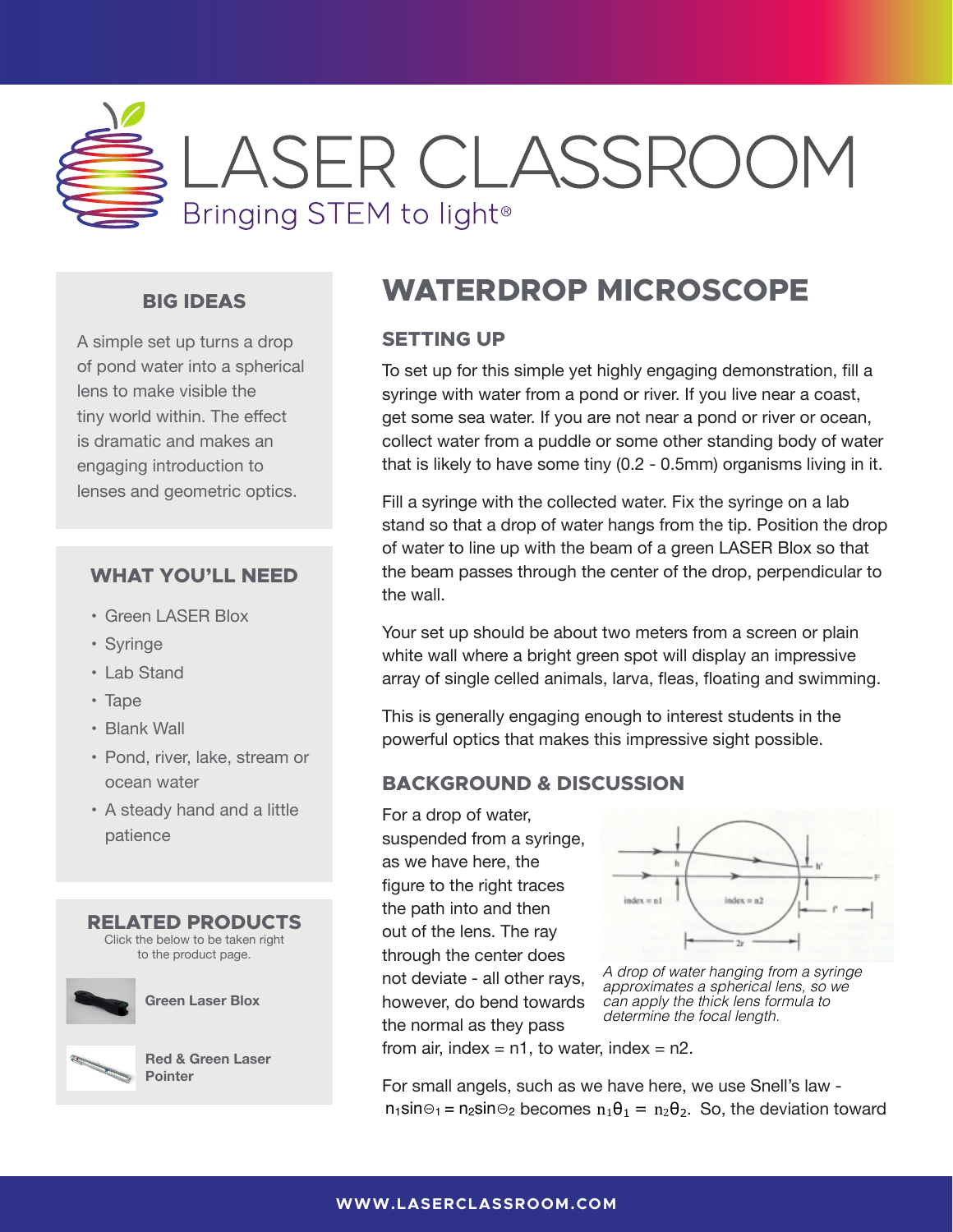the normal at one surface is given by: **becomes not one surface** is given by:

For small angels, such as we have here, we

$$
\delta = \theta_1 - \theta_2 = \theta_1 \Bigg( 1 - \frac{\theta_2}{\theta_1} \Bigg) = \theta_1 \Bigg( 1 - \frac{n_1}{n_2} \Bigg)
$$

*can apply the thick lens formula to* 

*can apply the thick lens formula to* 

This is a general equation used for very small angles, and is useful for tracing rays through complicated systems, which, despite our simple set up, is what we have here. For this example, the deviation as the ray passes from the air into our drop (the first surface), is

$$
\delta = \frac{h}{r} \left( 1 - \frac{n_1}{n_2} \right)
$$

At the rear surface of the drop, the ray is closer to the axis by an amount 2r times the deviation - so it reaches the rear surface at distance h' f the drop, the ray is closer to the  $\varepsilon$ 

$$
h' = h - 2r\delta = h - 2h\left(1 - \frac{n_1}{n_2}\right) = h\left(2\frac{n_1}{n_2} - 1\right)
$$

The angle of deviation of the ray as it exits the drop is the same as the angle of deviation upon entering the drop. Finally -



Now, when you take at how this general phenomenon of light passing the spherical phenomenon of light passing through a spherical phenomenon of light passing through a spherical phenomenon of light passing through a spherical phenomenon of light passing through a spherical lens creates the **Now that how the spherical phenomenon** of light passing through a spherical phenomenon of light passing through a spherical lens creates the complicated and may be beyond the scope of high school students. The figure below is a simple ray diagram of the situation.

If you would like to explore the math behind this, please refer to the

magnificent magnification before you, things get significantly more  $\mathbf{x}$   $\mathbf{x}$   $\mathbf{r}$ d

excellent paper by Gorazd Planinsic referred to at the beginning and end of this lesson.

Planinsic referred to at the beginning and end of this lesson. Planinsic referred to at the beginning and end of this lesson.

#### **Adapted from Gorzad Planinsic, Water-Drop Projector**

http://www.fmf.uni-lj.si/~planinsic/articles/planin2.pdf